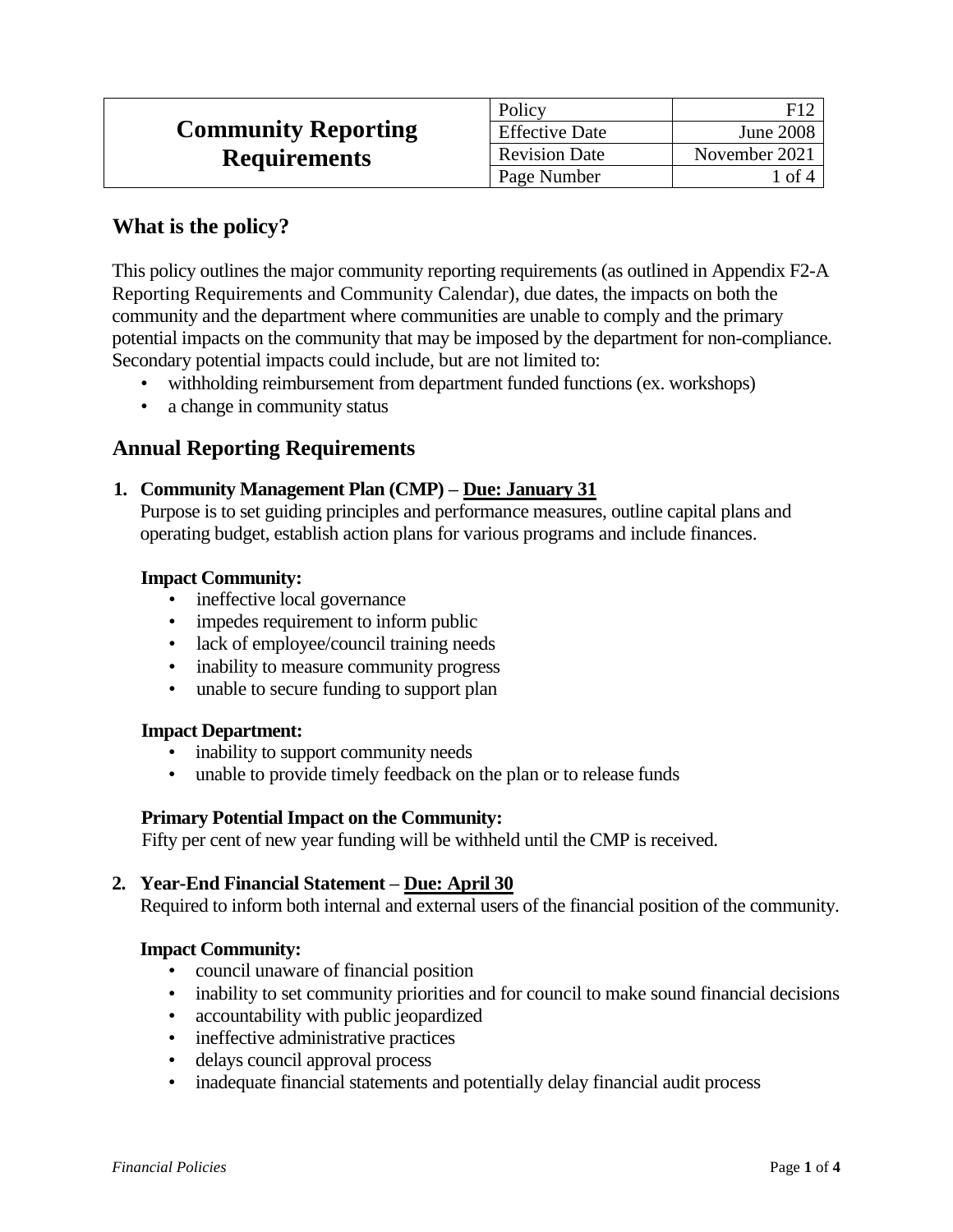### **Impact Department:**

- inability to offer troubleshooting/consultative advice on financial matters in a timely manner or to work with councils experiencing difficulties to develop a plan of action
- unable to determine if funds were used in accordance with requirements

### **Primary Potential Impact on the Community:**

All future payments (including reimbursements and grants) will be withheld until this reporting requirement is met.

#### **3. Financial Audit Report – Due: August 31**

Provides an independent opinion on the validity of the financial position of the community at year-end and whether legislative and policy requirements have been met.

#### **Impact Community:**

- receive a denial opinion, if the auditor is unable to obtain required documentation
- inability of council to act on audit recommendations in a timely manner or for council to make sound financial decisions
- audit firm can charge additional fees for conducting financial audit
- be in violation of The Northern Affairs Act
- impacts transparency of public funds

#### **Impact Department:**

- inability to assist communities with financial issues identified in financial audit
- unable to provide information required for department annual report
- impacts transparency of public funds

#### **Primary Potential Impact on the Community:**

Last funding release and new year funding (where applicable) will be withheld until received.

#### **4. Operation and Maintenance (O&M) Deficit Recovery Plan – Due: September 30**

Where an O&M deficit is incurred per the audited financial statement, the community must submit an O&M deficit recovery plan for department approval.

#### **Impact Community:**

• no recovery plan in place to recover O&M deficit

#### **Impact Department:**

- delays approval process and reporting requirements to executive director
- inability for department to assist with O&M deficit recovery plans

#### **Primary Potential Impact on the Community:**

All payments (including reimbursements and grants) will be withheld until this reporting requirement is met.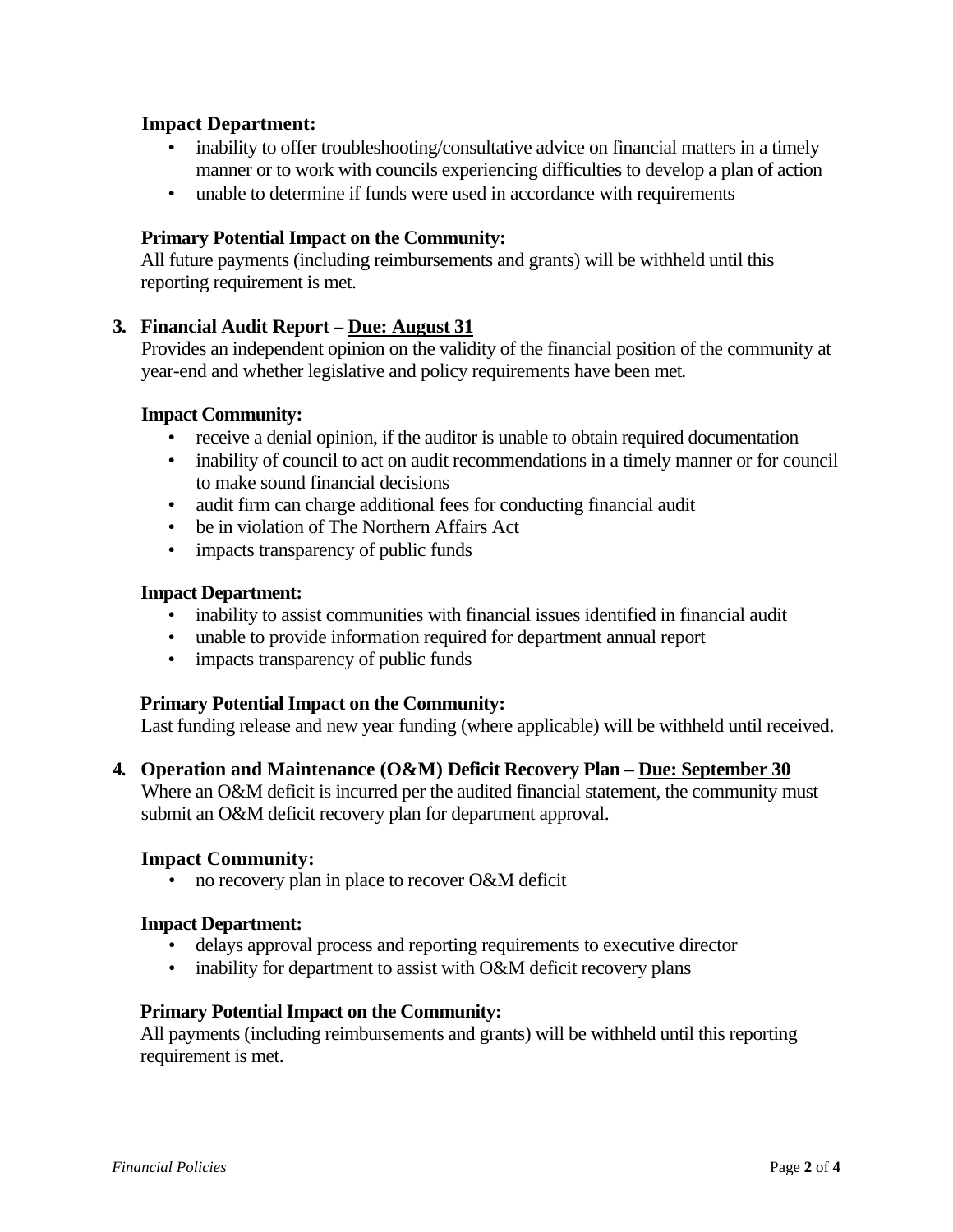# **5. Community Inventory Report Updates – Due: November 1**

Purpose of submitting an accurate community inventory update to the department is for insurance/replacement to ensure adequate insurance coverage exists and financial statement reporting of tangible capital assets (TCA).

#### **Impact Community:**

- lack of inventory control and adequate insurance coverage
- poor management information
- inaccurate TCA listing

#### **Impact Department:**

- inaccurate reports provided to department for insurance coverage and TCA journal entries required by community
- delays the regional verification of assets

### **Primary Potential Impact on the Community:**

Contractor will be hired to complete community inventory updates at council's expense within 30 days of deadline.

#### **6. Infrastructure Audit Report – Due: November 30**

Infrastructure audits are conducted annually to ensure the optimum achievement of community infrastructure maintenance. Infrastructure audits summarize deficiencies that are repeated and not corrected year to year.

#### **Impact Community:**

- decrease the life of infrastructure
- risk to health and safety of residents, employees and associated liability
- increased spending required to correct problems

#### **Impact Department:**

- increased request for trouble shooting assistance and strain on capital and maintenance funding requests due to poor maintenance
- liability associated with workplace safety and health issues

#### **Primary Potential Impact on the Community:**

Funding related to maintenance will be withheld until deficiency has been corrected or a contractor will be hired to address the deficiency at council's expense.

# **Semi-annual Reporting Requirements**

**7. Recreation and Wellness Report – Due: October 30 (April to September) and April 30 (October to March)**

Required to keep informed of the activity over a six month period within this program as outlined in the annual community recreation and wellness plan submitted to the department.